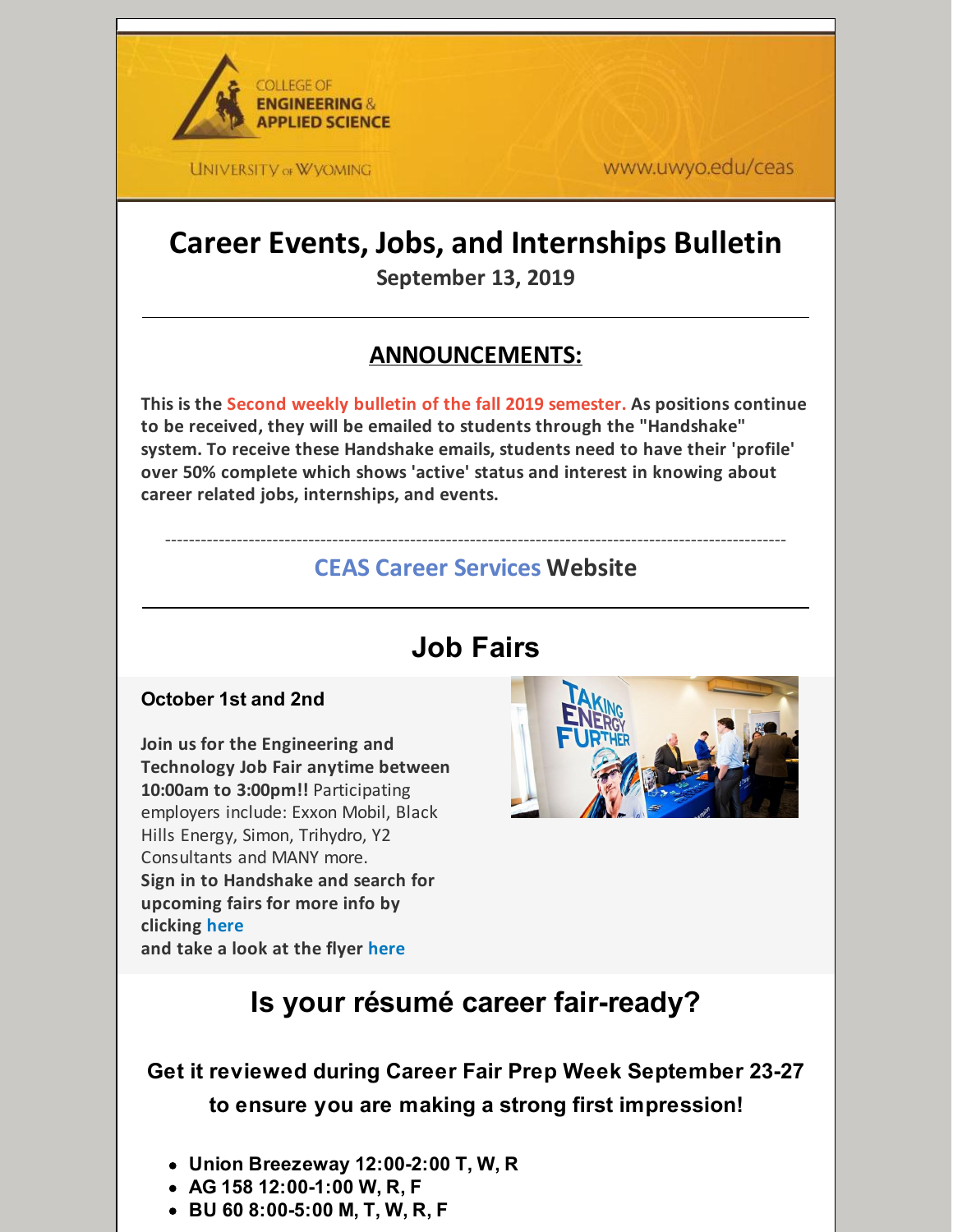- **Energy Innovation Ctr 303 11:30-1:00 M, T, W**
- **Engineering 2:00-4:00 T, W, R**

**or make an appointment via Handshake!**

## ------------------------------------------------------------------- **Are You Interested in an Internship?**

Learn about internships from students who have had one themselves

**Join us on September 24th from 12pm to 1pm in BU 123 for the Internship**

#### **Panel and free pizza!**

Check out the flyer [here!](https://files.constantcontact.com/b2624f04701/0537d7de-f8f5-4c8a-ba1a-efb7978a6685.pdf)

### ------------------------------------------------------------------- **Learn to Network Like a Pro**

Prepare for the Fair! Networking is hard if you don't know what to do. Come learn some basics about networking at the career fair and beyond to make finding a job easy! Food and beverage provided. Dress casual.

> September 26th, 2019 5:30-7:00 pm Alice Hardy Stevens Center 603 E. University Avenue

First 50 people will receive a copy of *The Exceptional Professional* book

Take a look at the flyer [here](https://files.constantcontact.com/b2624f04701/dff65c21-4205-485c-975c-a2a6fdc74a0c.pdf)

# **Special Events**

## SNAP Information Session

#### **What is S.N.A.P?**

The *Sandcastle NextGen Apprenticeship Platform (SNAP)* is a multi-semester experiential learning opportunity that exposes student participants to a real-world blockchain,

startup, venture capital, and global competition open to undergraduate and graduate students from the *College of Engineering and Applied Sciences*, *College of Business*,

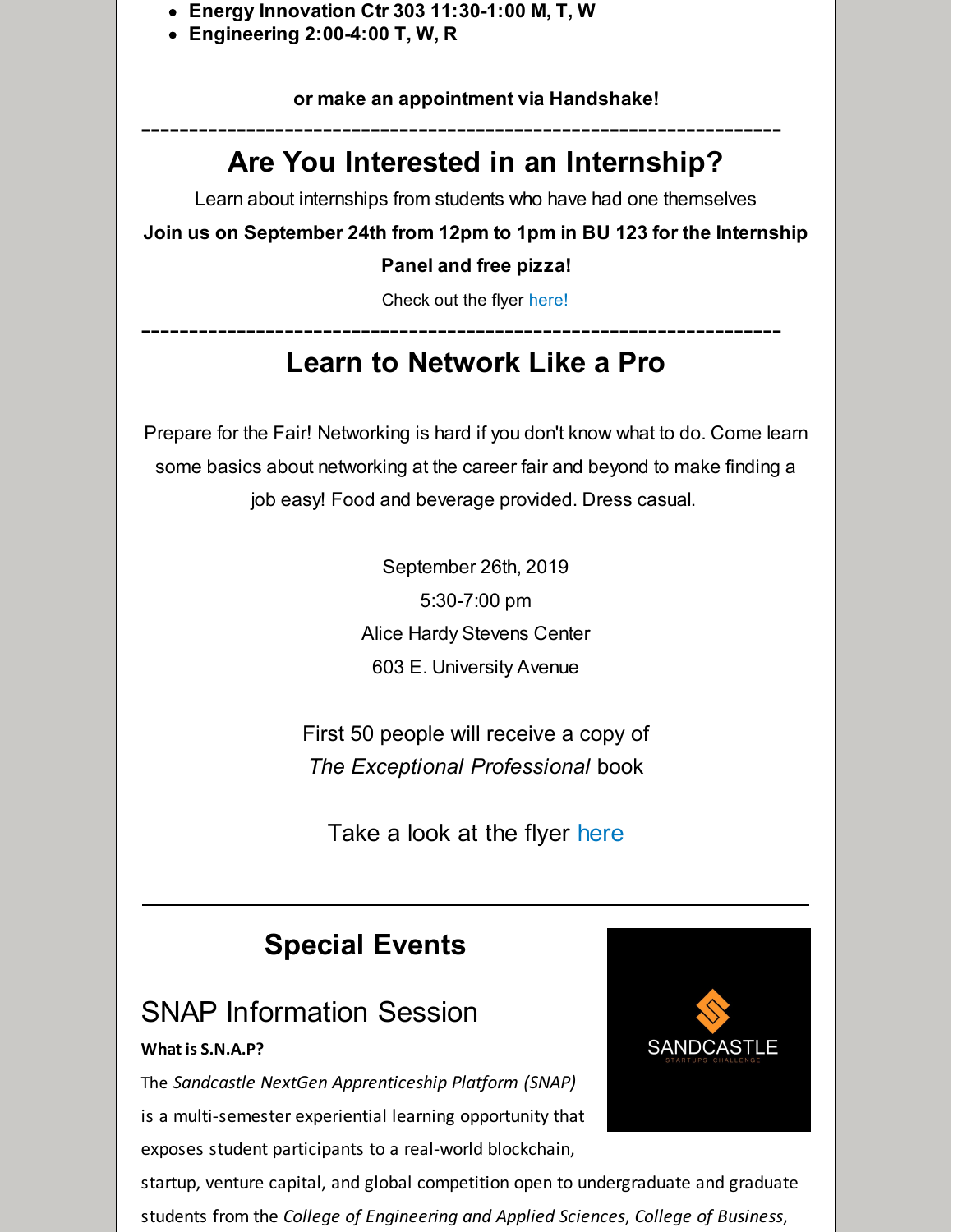and *College of Agriculture*. The University of Wyoming and Sandcastle Foundation have aligned to deliver this groundbreaking real-life career-building, networking, and extra-curricular apprenticeship and applications are open to all full-time qualified students.

#### **Where?**

**The informational meeting will be held in the College of Agriculture Auditorium on Friday, September 20th from 12pm to 1pm; pizza provided.**

#### **Check out the flyer by clicking [here](https://files.constantcontact.com/b2624f04701/e0f10854-0f5e-46d8-9c55-dde6617ef82a.pdf)**

#### **Volunteers Needed!!**

The WyoHackathon 2019 is a three-day event that will bring developers, business leaders, and entrepreneurs from the global blockchain community to collaborate, innovate and keep Breakin' Through. This is your chance to be a part of a movement that has the potential to diversify Wyoming's economy, and put UW on the map as a hub for blockchain technology. Register now as a volunteer for the WyoHackathon Sept. 20 - 22 at the University of Wyoming's Engineering Education and Research Building.



#### **SIGN UP [HERE](https://docs.google.com/forms/d/e/1FAIpQLSeg4HCPB0JsNCpZRyRfnZyGPHYM7avS_EoWLTuckkFFEL4RFA/viewform)**

# **IT Fellowship Information Session**

---------------------

We at The Department of State have a specific Fellowship opportunity available for people studying IT. This is an amazing program, the Foreign Affairs IT Fellowship will pay for two years of school (either the last two years of undergrad or a two-year masters degree), provides two paid internships, and then allows the Fellows to come on board as full-time IT professionals with State.

**To learn more, join the information session with Scott Wednesday, September 25th in the Engineering Building room 1060 from 1 pm to 2 pm**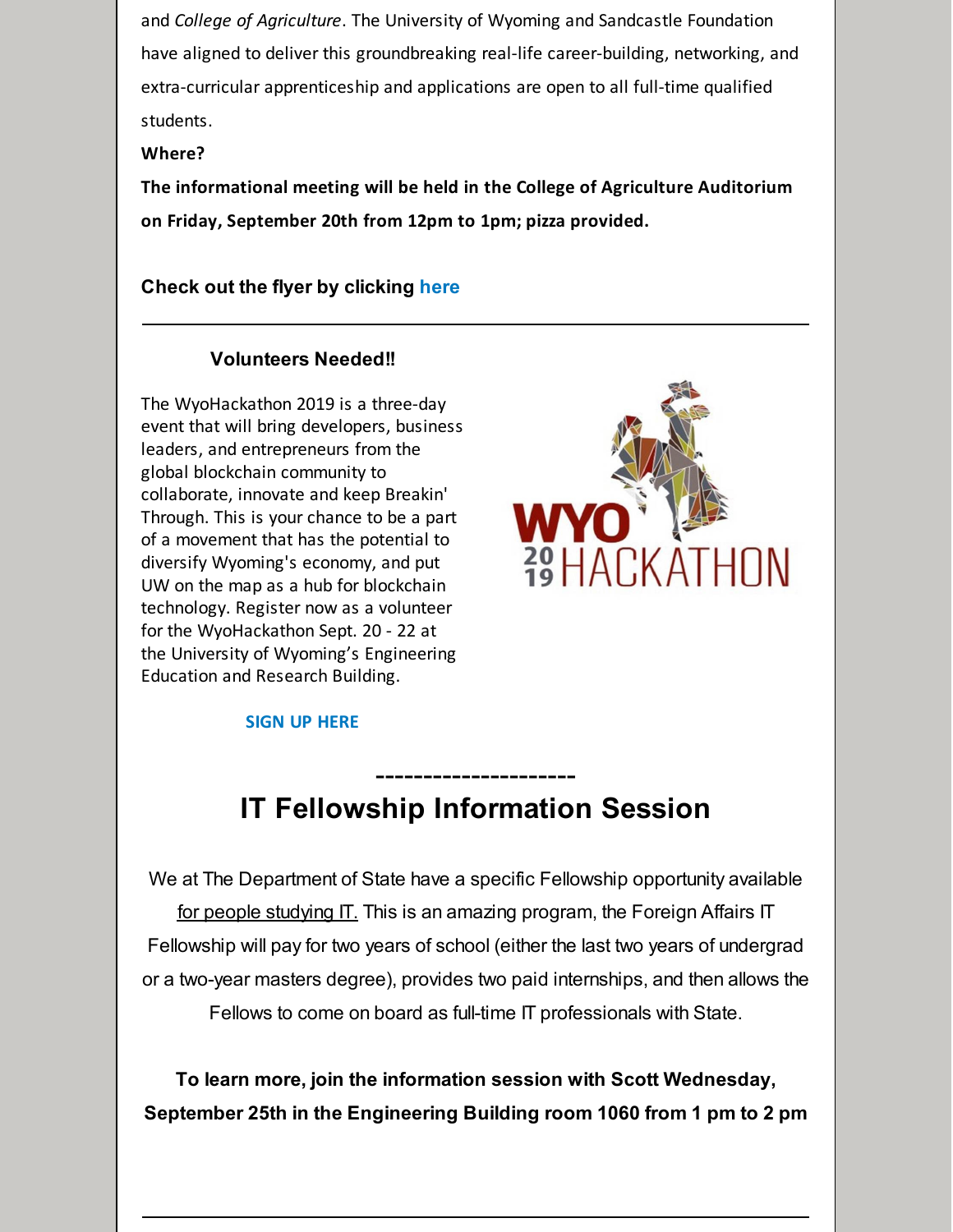### **INTERNSHIPS/JOBS RECEIVED VIA EMAIL**

**(apply as directed in each notice)**

### ICON Engineering INC. ENTRY LEVEL WATER RESOURCE ENGINEER

ICON is looking for a **new civil engineer** to assist in the planning, design, and production of engineering documents for a variety of projects to include storm water management, stream restoration, flood mitigation, drainage, parks and trails, contribute to studies, master plans, permitting, and computer modeling, prepare engineering drawings and specifications to clearly convey construction requirements, perform engineering calculations, data analysis, and field observations, develop an understanding of construction methods to translate engineering plans and specs to the final construction of a project, be actively involved in client meetings with fellow engineers, and to work toward your PE license with peer support and guidance from a senior PE.

#### **Qualifications**

- BS degree in **Civil Engineering**
- Basic understanding and willingness to become proficient in CAD Civil 3D, GIS, HEC-RAS, CUHP, FLO-2D, SWMM, and Microsoft Office products
- Previous experience with CAD Civil 3D, GIS, hydrologic/hydraulic modeling, field survey, parks and trails, water, and natural resources is a plus
- **To see the full flyer click [here](https://files.constantcontact.com/b2624f04701/0f436f17-98e3-4456-b69b-c63025c4fa58.pdf)**

**To apply, Please send your letter of interest and resume of qualifications via email to Mr. Tyler Rosburg | trosburg@iconeng.com** (9/13/19)

---------------------------------------------------------

Enfic LLC Software Engineers and DevOps Engineer

Enfec LLC (**<http://www.enfec.com/>**) is a fast-growing IT solutions and Services company. The company has several job positions opening for Computer Science and related majors. Position title will be Java Software Engineer, UI Software Engineer, Android Software Engineer, IOS Software Engineer, and DevOps Engineer. Positions will be located in Seattle, WA. If you have any questions (salary, employee benefits, etc.) or interest in knowing more about these jobs, contact David Boa at **[davidbao@enfec.com](mailto:davidbao@enfec.com)**; his team is planning to expand the business and sincerely hopes to have more people join them.

#### **Qualifications vary based on each position**

**To apply, visit the website above or reach out to David Boa** (9/13/19)

### **Avvid Corporation CNC Machinist**

Avvid Corporation is currently hiring for CNC Machinist 1/Machinist Intern. CNC machine knowledge preferred, but Avvid is willing to train if the individual has initiative, willing to learn, and to follow processes and procedures. CNC Machinists

---------------------------------------------------------------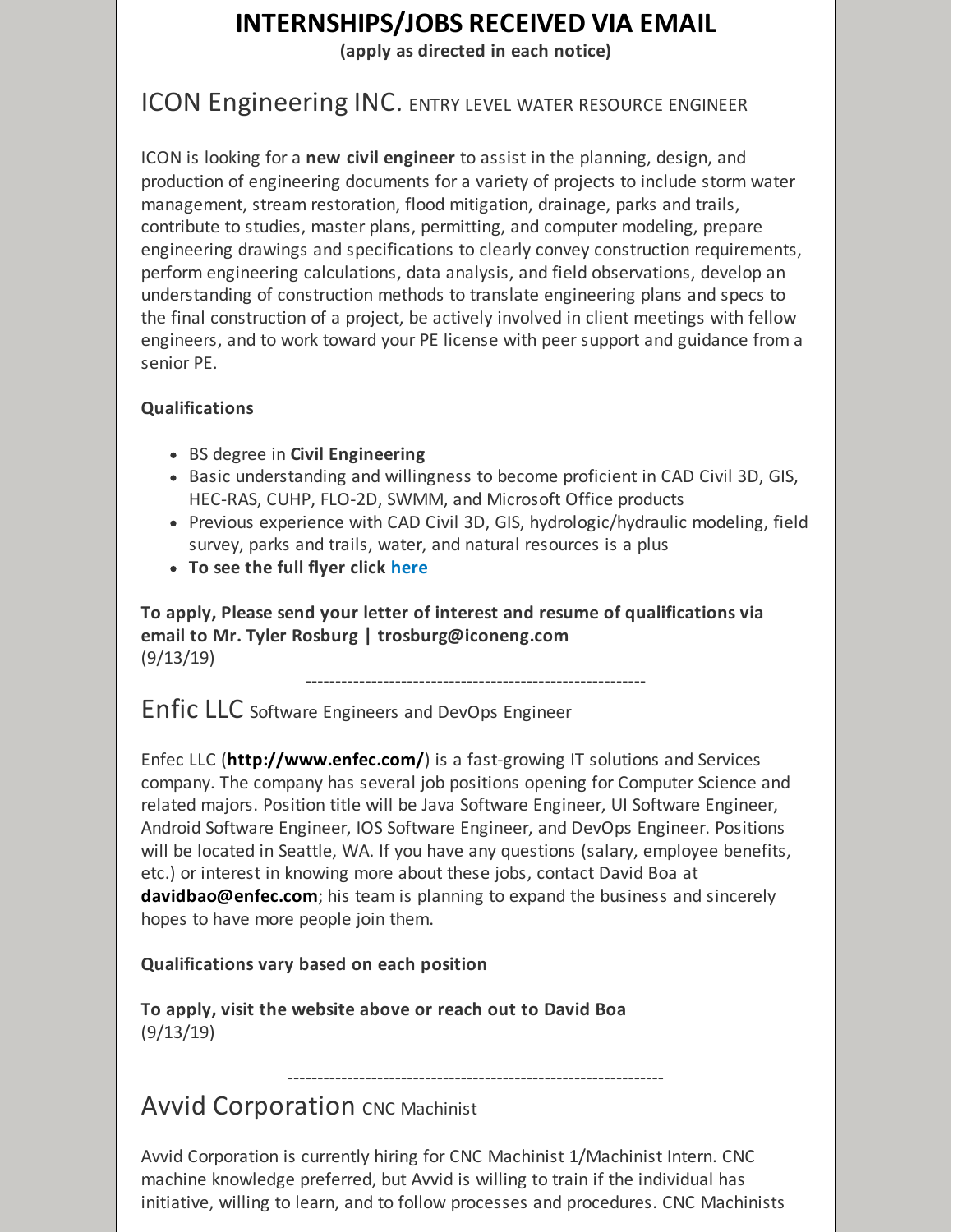will operate lathes and/or mills, perform and run CNC operations, maintain a clean and safe working area, and provide support as part of the Production Team. Position is part time to full time and schedule will adjust to classes as needed.

#### **Qualifications**

Must have the ability to read calipers, micrometers, and follow measuring instructions; monitor machined parts and operate/learn to operate CNC machines; maintaining quality and safety standards; maintain accurate records, equipment, and supplies.

#### **Allowed School Years**

• Sophomore, Junior, Senior, Masters, Graduating May 2020 - May 2022

#### **Allowed Majors**

All Agriculture Business, Operations Management, Business Analytics, Business Administration & Management, Sport Business & Marketing, Construction Engineering, Marketing, Consulting, Mechanical Engineering, Civil/Environmental Engineering, Computer Engineering, Supply Chain Management, Industrial Engineering, Finance & Financial Management, Energy Engineering, Human Resources, Statistics, Chemistry, Electrical Engineering, Sales, Food Industry Management, Entrepreneurship, Real Estate, Physics, Economics, Actuarial/Risk Analysis, Chemical Engineering, Accounting, and Mathematics majors

#### **Work Authorization Required**

US work authorization is required

**To apply visit [Handshake](http://www.uwyo.edu/aces/career-services/handshake.html) and search for "Avvid" in the Job Search bar** (9/13/19)

### Avvid Corporation Quality Assurance Technician Intern

Avvid Corporation is looking for in intern to: perform and document in-process, First Article Inspection, receiving, and final inspections on parts and setups, read and interpret information from design documents, engineering drawings, specifications, and quality inspection procedures to develop clear, complete, and precise records of inspection, identify and document non-conformance and summarize results for further evaluation, interface with other team members on issues related to quality, provide & assist machine shop operators in understanding and interpreting quality specifications and procedures, provide & assist Quality Manager in day to day verification, process updates, and other process related tasks and conduct various tasks and/or assignments given by the Quality Manager at any given time.

------------------------------------------------------------------

#### **Qualifications**

#### Required Qualifications

- Capable of reading and understanding detailed, complex drawings for machined parts.
- Some understanding of Geometric Dimensioning and Tolerancing (GD&T).
- Experience with SolidWorks and/or other modeling software.
- Good communication, reading, and computer skills in MS Office (Word, Excel, and Outlook).
- Must have good record keeping skills and organizational abilities.
- Must be a self-starter who requires minimal supervision.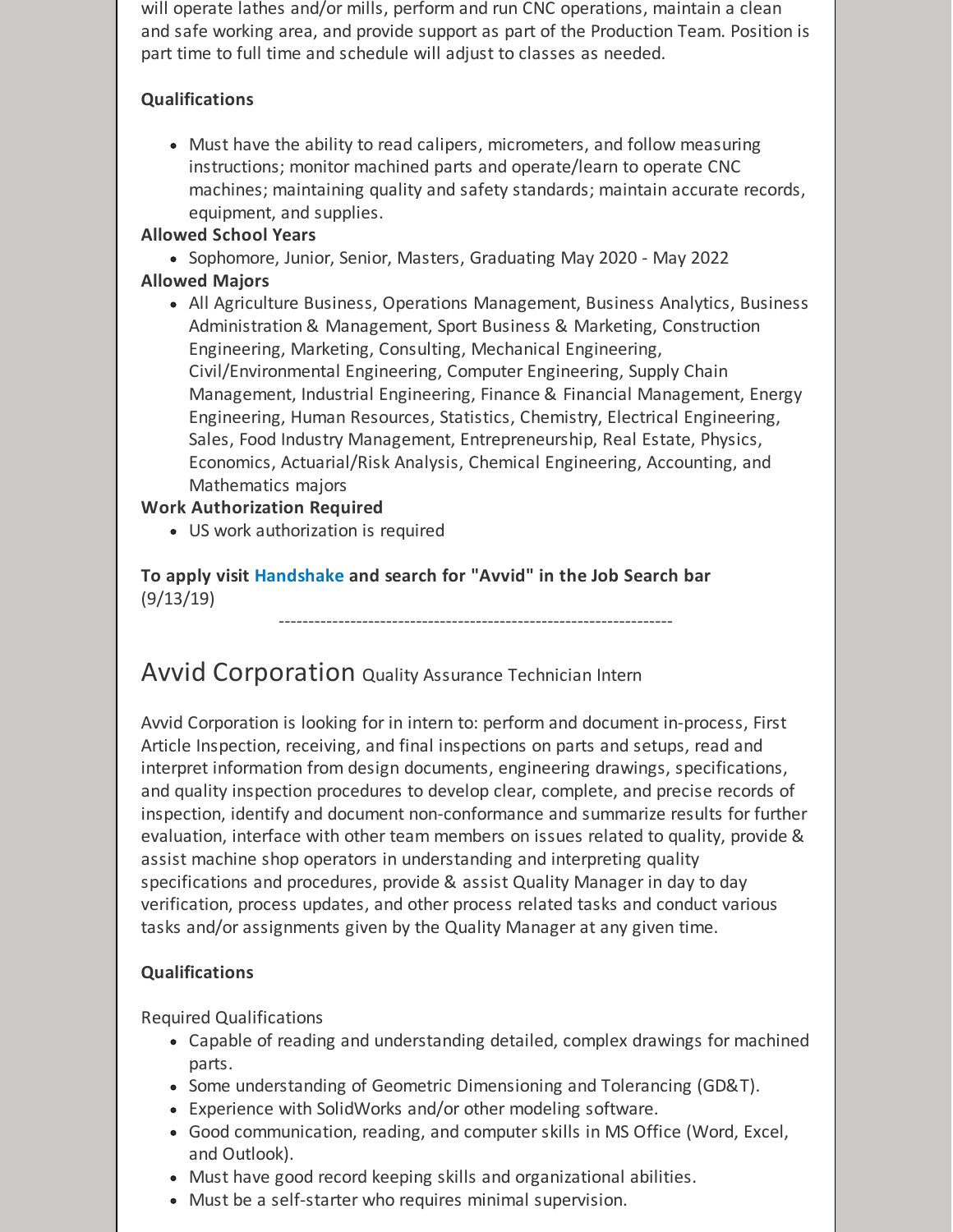- Effective teamwork, interpersonal skills.
- Ability to lift up to (50) pounds without any equipment assistance.
- Willingness to learn and adhere to safety standards, work safe, and promote safe practices.

Desired qualifications

- Experience in measurement and inspection
- Machine shop experience, CNC exposure
- Knowledge of ISO9001 is a plus.

**To apply visit [Handshake](http://www.uwyo.edu/aces/career-services/handshake.html) and search for "Avvid" in the Job Search bar** (9/13/19)

---------------------------------------------------------------

### Meritage Midstream Engineering Intern for Summer <sup>2020</sup>

Meritage Midstream is seeking qualified candidates to fill the role of Midstream Engineer Intern; this role will support the activities of the project engineering department to ensure that projects are completed on time and on budget and that all requisite project documentation is complete and available in a well organized and easily accessible manner.

#### **Main Job Tasks and Responsibilities**

- Manage design and construction of pipelines, terminals and truck loading racks
- Model options for system modifications, upgrades debottle-necking in order to identify the best economic solutions
- Provide technical support for terminal and pipeline operations including startups, troubleshooting and system expansions
- Provide / assist with cost estimating for projects
- Generate AFEs
- Develop and analyze options for upgrades to determine the best solutions
- Suggest optimization projects to enhance system operations and efficiencies
- Assure all company design and construction standards are met and followed
- Assure state, federal and company regulations and policies in safety and environmental areas are adhered to within area of responsibility
- Project controls / cost controls

#### **Qualifications**

- Working on BS degree in Chemical, Electrical, Mechanical, or Petroleum Engineering
- Intermediate level desktop computer skills using Microsoft Word, Excel and **PowerPoint**
- Ability to interface effectively with all levels within the company as well as organizations outside the company
- Strong interpersonal and communication skills
- Must be willing to travel and have a valid driver's license

**To apply visit [Handshake](http://www.uwyo.edu/aces/career-services/handshake.html) and search for "Meritage Midstream" in the Job Search bar**

-------------------------------------------------------

(9/13/19)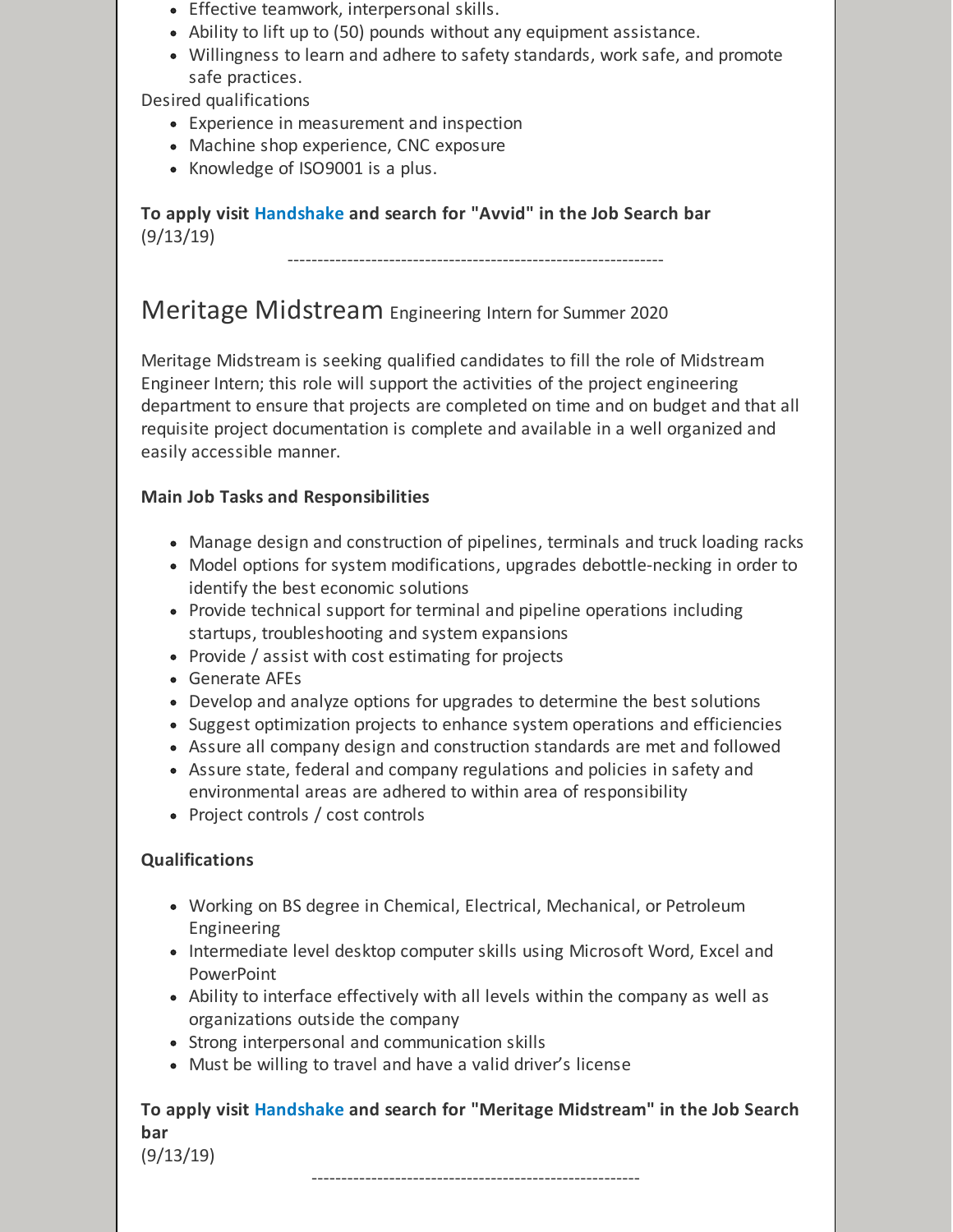### Weatherford Wants You!

Weatherford is a technology company that happens to be in the oil and gas industry, and they are recruiting the next generation of engineering professionals

Take a look at their flyer by clicking **[here!](https://files.constantcontact.com/b2624f04701/c972ccd9-700f-4ae6-b113-8c2e6dac431e.pdf)**

-------------------------------------------------------

### Texas Instruments

Texas Instruments is hiring new college graduates for different roles this year. At least two UW graduates are working for TI in the Dallas location; both of whom we had recent conversations and emails with regarding TI and their hiring needs.

If you are a strong student, graduating this academic year, and interested in being considered for a position with TI, contact either (or both) Michael Burnett at **[mike\\_burnett@ti.com](mailto:mike_burnett@ti.com)** or Akash Gondalia at **[gondalia@ti.com](mailto:gondalia@ti.com)**. They can assist you with information about the application process and about the various roles at the organization. **<https://careers.ti.com/>**

(9/20/19)

----------------------------------------------------

### JFC Engineers and Surveyors Entry Level Civil Engineers

JFC Engineers & Surveyors, located in Rock Springs, Wyoming, is looking for qualified and enthusiastic entry level Civil Engineers. The responsibilities of this position will include, but are not limited to, layout and design of roadways, domestic water, sanitary sewer, storm sewer, drainage, and grading. The applicant must be able to manage deadlines and workloads, be self-motivated, and have effective written and verbal communication skills.

#### **Qualifications**

- A Bachelor's Degree in Civil Engineering
- Will have passed or will be taking the PE Exam
- The commitment and ability to obtain a PE within four years of hire date
- A working knowledge of AutoCAD Civil 3D (Not required but preference will be given to applicants with this skill)

**To apply please provide a short cover letter with your resume and submit via email to email@jfc-wyo.com.** (9/20/19)

----------------------------------------------------

### AristaTek

AristaTek, Inc is seeking a student intern to work part-time (15-20 hours/week) with the opportunity to continue into the spring semester and perhaps the summer of 2020.

**Duties:** Duties include, but are not limited to the following;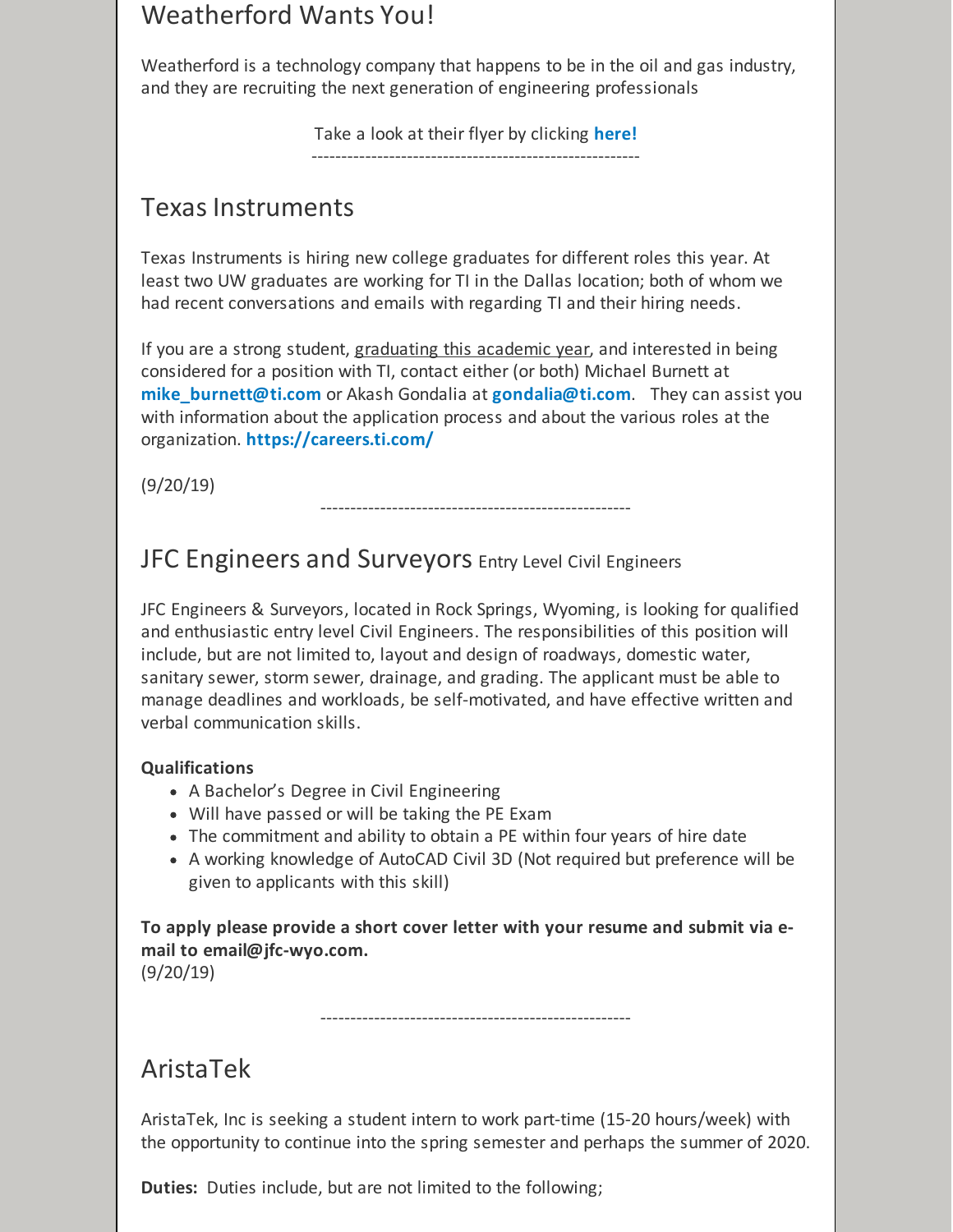- Assist technical staff in linking chemical entries in customer database of chemical inventories to AristaTek database of chemical substances. Utilize chemical names and CAS#'s to facilitate linking between databases. Other Internet tools are also used for a small fraction of the chemical inventories.
- Requires manipulation of Excel spreadsheets that are the typical format of database files and utilization of previously developed macros. Requires focus and attention to detail.
- Testing the latest software product and web-based services offered to public safety agencies using a defined test matrix.
- Other duties assigned as needed.

#### **Requirements**

College courses in general and organic chemistry. Computer skills required are knowledge and competence using Microsoft Excel, plus able to do Internet searches. Knowledge and experience using Microsoft Outlook and Skype for instant messaging, sending, and receiving files.

**To apply, email your resume and cover letter to [resumes@aristatek.com](mailto:resumes@aristatek.com)**.

# ii handshake

**\*\*\*over 100 new jobs or internships are posted daily\*\*\***

**Companies recently postings**: **609 Consulting LLC, 3E Design, A-Gas, AAPL, Aarisha Inc., Accord Power Inc., AccuPoint LLC, Accurate Background, ACES, Acrovirt LLC.(and many more!)**

> **Click on the [Handshake](http://www.uwyo.edu/aces/career-services/handshake.html) logo above and students use your UW username and password to sign-in; update your student profile if actively seeking employment opportunities**



**Self-directed career preparation modules (including resume/cover letter/interviewing/networking) Click on the [EPIC](http://www.uwyo.edu/aces/epic.html) logo above**

**students use your UW username and password to sign-in**